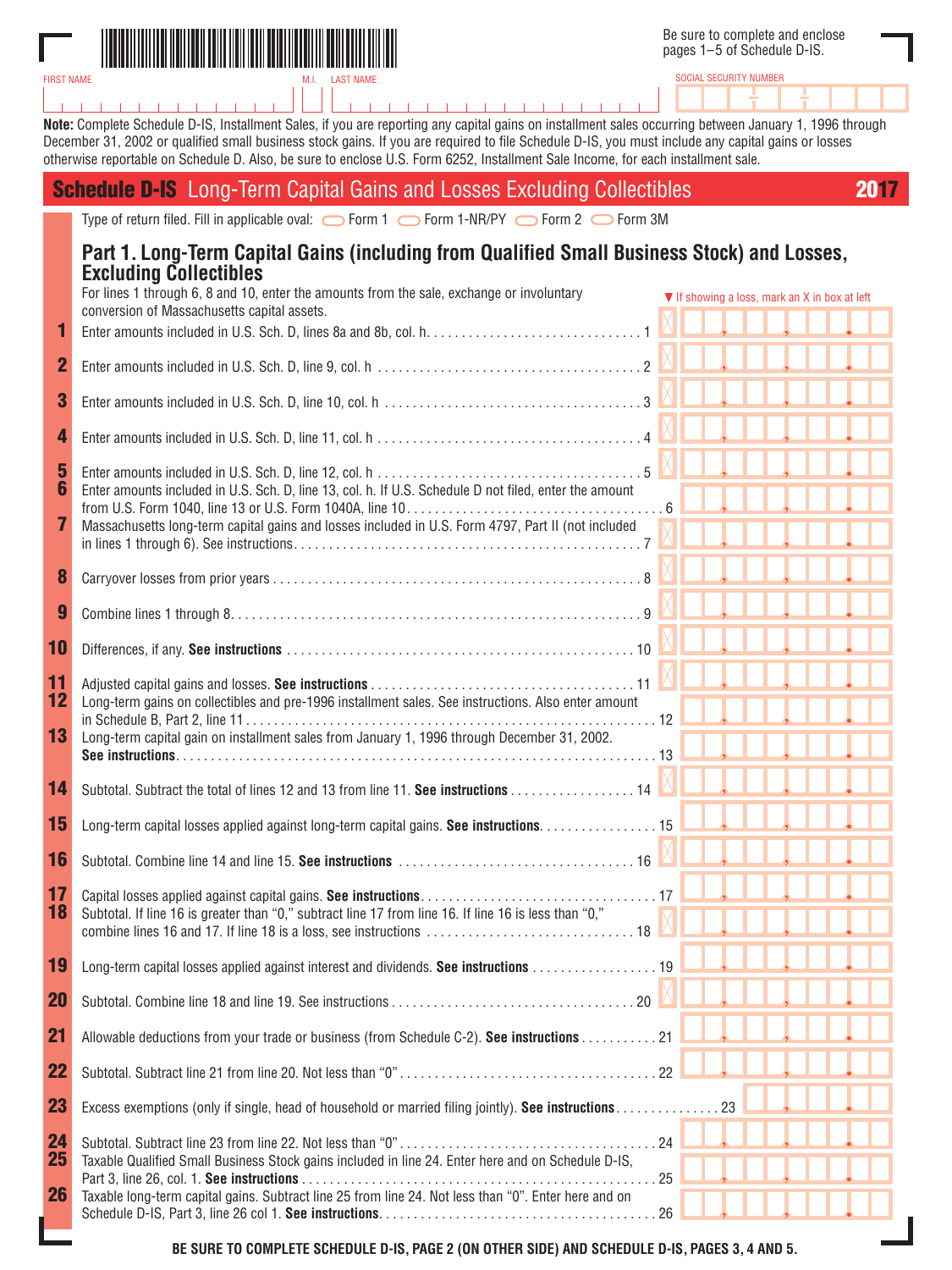

Ī

|                | Part 2. Long-Term Capital Gains and Losses On Installment Sales from January 1, 1996 Through<br><b>December 31, 2002</b><br>For lines 1 and 2, enter in the appropriate column<br>amounts from the sale, of long-term installment sales<br>from January 1, 1996 through December 31, 2002. | A. Held more than one year<br>but not more than two years        | <b>B. Held more than two years</b><br>but not more than three years |  |  |  |  |  |  |  |  |
|----------------|--------------------------------------------------------------------------------------------------------------------------------------------------------------------------------------------------------------------------------------------------------------------------------------------|------------------------------------------------------------------|---------------------------------------------------------------------|--|--|--|--|--|--|--|--|
|                | Long-term gain on installment sale from January 1,<br>1996 through December 31, 2002 from line 13                                                                                                                                                                                          |                                                                  |                                                                     |  |  |  |  |  |  |  |  |
| $\overline{2}$ | Long-term capital losses applied against long-term                                                                                                                                                                                                                                         | $\blacktriangledown$ If showing a loss, mark an X in box at left | $\blacktriangledown$ If showing a loss, mark an X in box at left    |  |  |  |  |  |  |  |  |
| 3              | 3<br>Subtotal, Combine line 1 and line 2. See instructions                                                                                                                                                                                                                                 |                                                                  |                                                                     |  |  |  |  |  |  |  |  |
| 4              | Short-term capital losses applied against long-term<br>installment sales. See instructions                                                                                                                                                                                                 |                                                                  |                                                                     |  |  |  |  |  |  |  |  |
| 5              | 5<br>Subtotal. subtract line 4 from line 3.                                                                                                                                                                                                                                                |                                                                  |                                                                     |  |  |  |  |  |  |  |  |
| 6              | Allowable deductions from your trade or business<br>(from Schedule C-2). See instructions $\dots\dots\dots\dots\dots\dots$                                                                                                                                                                 |                                                                  |                                                                     |  |  |  |  |  |  |  |  |
| 7              | Subtotal. Subtract line 6 from line 5. Not less than "0" 7                                                                                                                                                                                                                                 |                                                                  |                                                                     |  |  |  |  |  |  |  |  |
| 8              | Excess exemptions (only if single, head of household or married                                                                                                                                                                                                                            |                                                                  |                                                                     |  |  |  |  |  |  |  |  |
| 9              | Taxable long-term capital gains. Subtract line 8 from line 7.<br>Not less than "0." Enter result here and on Schedule D-IS,<br>Part 3, line 26, col. 1. See instructions 9                                                                                                                 |                                                                  |                                                                     |  |  |  |  |  |  |  |  |
|                | BE AUBE TO ACHIBI ETE CAUFBUL                                                                                                                                                                                                                                                              |                                                                  |                                                                     |  |  |  |  |  |  |  |  |

SOCIAL SECURITY NUMBER

**BE SURE TO COMPLETE SCHEDULE D-IS, PAGES 3, 4 AND 5.**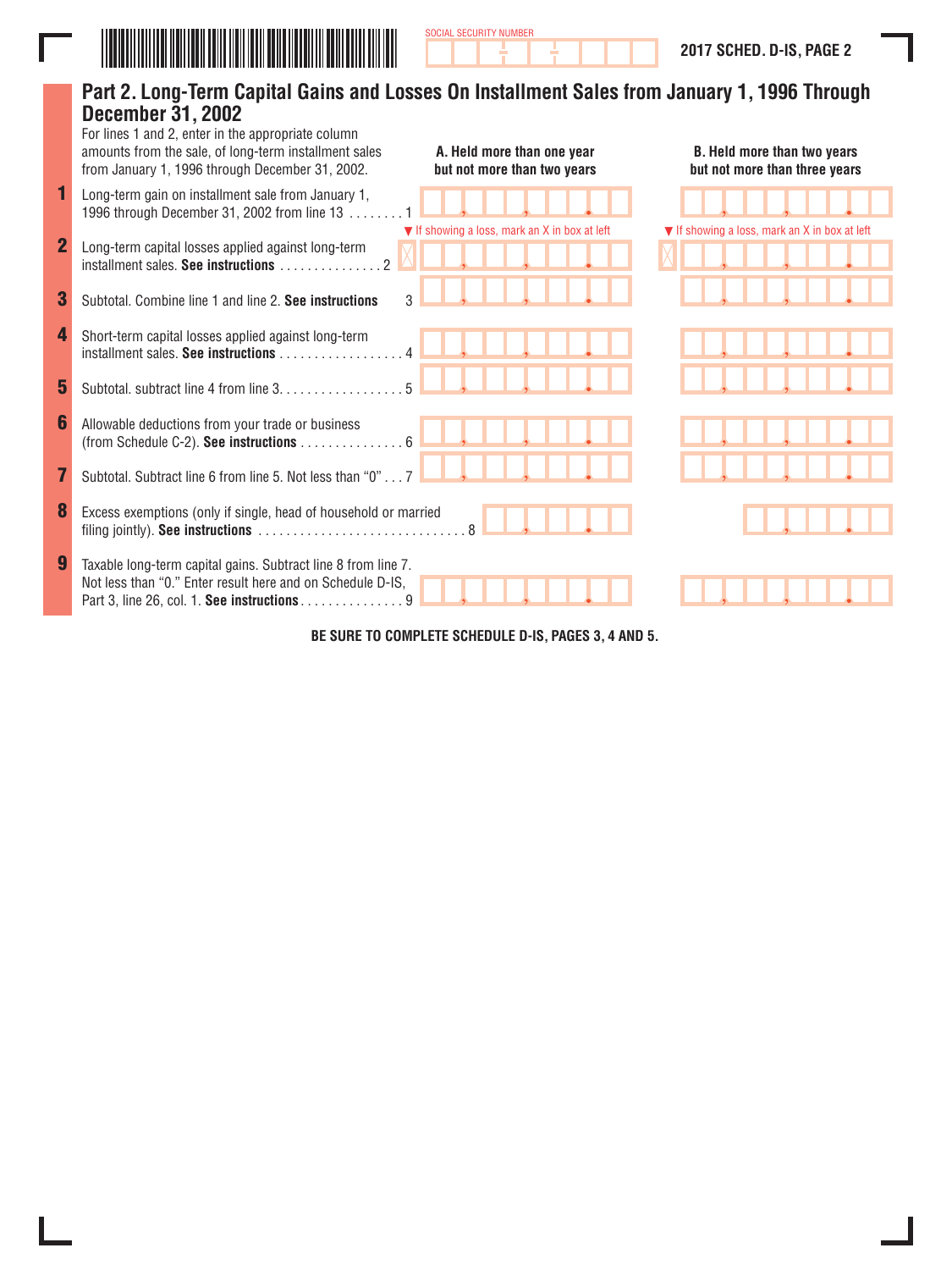

SOCIAL SECURITY NUMBER

Í.

|                | Part 2. Long-Term Capital Gains and Losses On Installment Sales from January 1, 1996 Through<br><b>December 31, 2002</b> (cont'd.)                                                                                              |                                                              |
|----------------|---------------------------------------------------------------------------------------------------------------------------------------------------------------------------------------------------------------------------------|--------------------------------------------------------------|
|                | For lines 1 and 2, enter in the appropriate column<br>amounts from the sale, of long-term installment sales<br>C. Held more than three years<br>from January 1, 1996 through December 31, 2002.<br>but not more than four years | D. Held more than four years<br>but not more than five years |
|                | Long-term gain on installment sale from January 1,<br>1996 through December 31, 2002 from line 13                                                                                                                               |                                                              |
| $\overline{2}$ | ▼ If showing a loss, mark an X in box at left<br>Long-term capital losses applied against long-term<br>installment sales. See instructions                                                                                      | ▼ If showing a loss, mark an X in box at left                |
| 3              | Subtotal. Combine line 1 and line 2. See instructions                                                                                                                                                                           |                                                              |
| 4              | Short-term capital losses applied against long-term<br>installment sales. See instructions                                                                                                                                      |                                                              |
| 5              | Subtotal. subtract line 4 from line 3.                                                                                                                                                                                          |                                                              |
| 6              | Allowable deductions from your trade or business<br>(from Schedule C-2). See instructions 6                                                                                                                                     |                                                              |
|                | Subtotal. Subtract line 6 from line 5. Not less than "0" 7                                                                                                                                                                      |                                                              |
| 8              | Excess exemptions only if single, head of household or married<br>$\overline{8}$                                                                                                                                                |                                                              |
|                | Taxable long-term capital gains. Subtract line 8 from line 7.<br>Not less than "0." Enter result here and on Schedule D-IS,<br>Part 3, line 26, col. 1. See instructions 9                                                      |                                                              |

**BE SURE TO COMPLETE SCHEDULE D-IS, PAGES 4 (ON OTHER SIDE) AND 5.**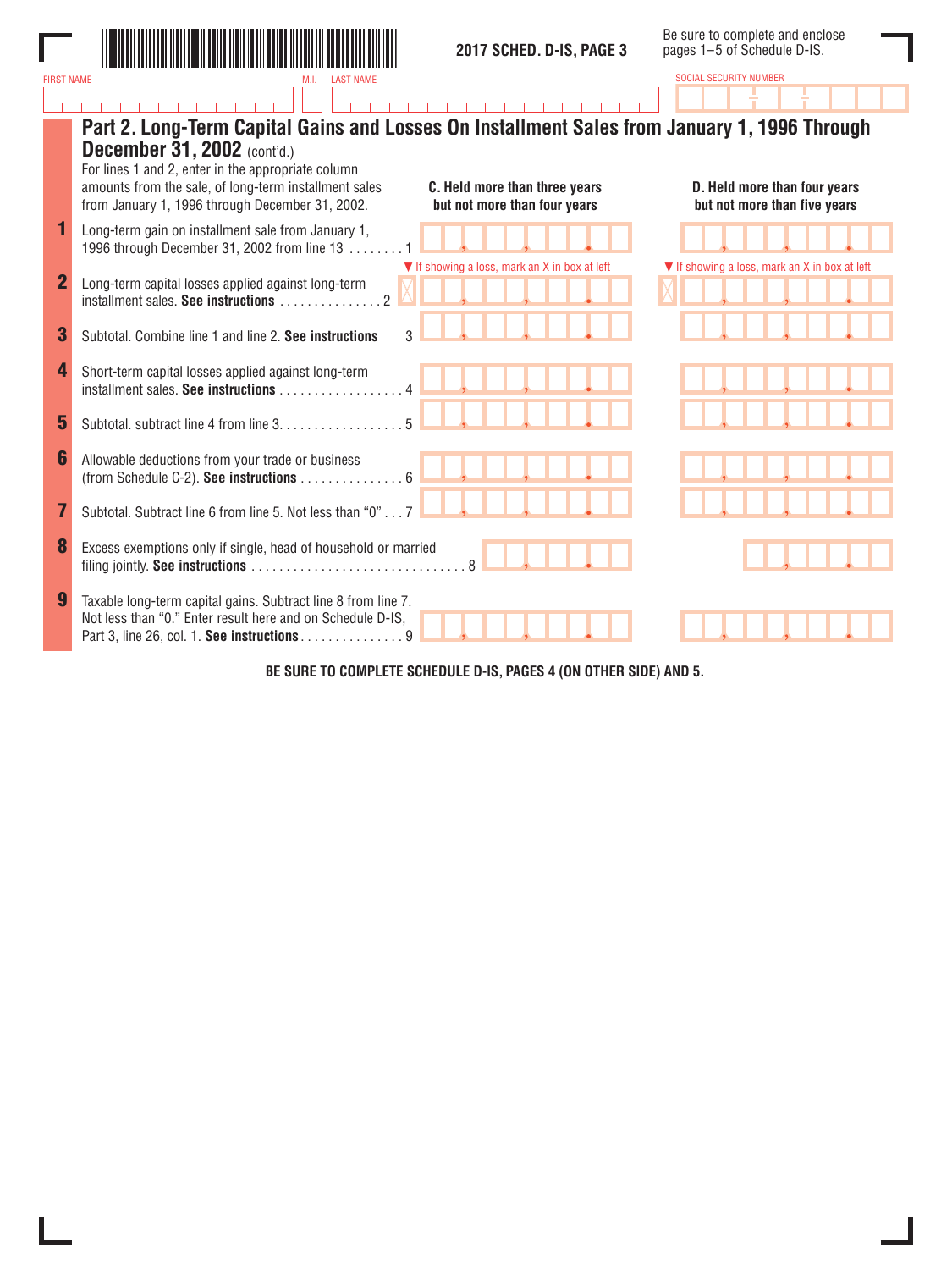

|                | Part 2. Long-Term Capital Gains and Losses On Installment Sales from January 1, 1996 Through<br><b>December 31, 2002</b> (cont'd.)<br>For lines 1 and 2, enter in the appropriate column<br>amounts from the sale, of long-term installment sales<br>from January 1, 1996 through December 31, 2002. | E. Held more than five years<br>but not more than six years | F. Held more<br>than six years                |
|----------------|------------------------------------------------------------------------------------------------------------------------------------------------------------------------------------------------------------------------------------------------------------------------------------------------------|-------------------------------------------------------------|-----------------------------------------------|
|                | Long-term gain on installment sale from January 1,<br>1996 through December 31, 2002 from line 13                                                                                                                                                                                                    |                                                             |                                               |
| $\overline{2}$ | Long-term capital losses applied against long-term                                                                                                                                                                                                                                                   | ▼ If showing a loss, mark an X in box at left               | ▼ If showing a loss, mark an X in box at left |
| 3              | Subtotal, Combine line 1 and line 2. See instructions                                                                                                                                                                                                                                                | 3                                                           |                                               |
| 4              | Short-term capital losses applied against long-term<br>installment sales. See instructions                                                                                                                                                                                                           |                                                             |                                               |
| 5              | Subtotal, subtract line 4 from line 3.                                                                                                                                                                                                                                                               |                                                             |                                               |
| 6              | Allowable deductions from your trade or business<br>(from Schedule C-2). See instructions 6                                                                                                                                                                                                          |                                                             |                                               |
| 7              | Subtotal. Subtract line 6 from line 5. Not less than "0"                                                                                                                                                                                                                                             |                                                             |                                               |
| 8              | Excess exemptions only if single, head of household or married                                                                                                                                                                                                                                       |                                                             |                                               |
|                | Taxable long-term capital gains. Subtract line 8 from line 7.<br>Not less than "0." Enter result here and on Schedule D-IS,<br>Part 3, line 26, col. 1. See instructions 9                                                                                                                           |                                                             |                                               |

SOCIAL SECURITY NUMBER

**BE SURE TO COMPLETE SCHEDULE D-IS, PAGE 5.**